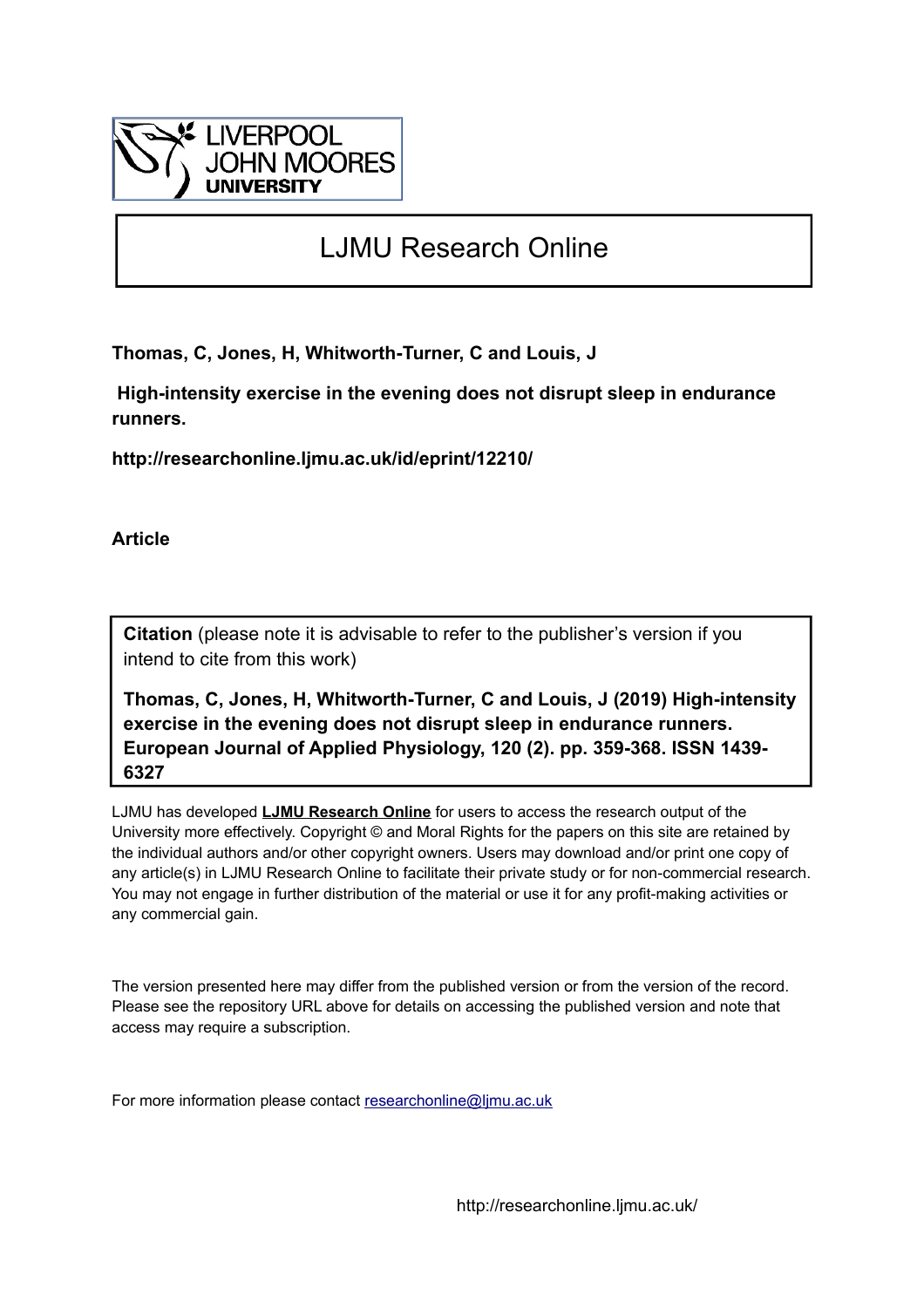**ORIGINAL ARTICLE**



## **High‑intensity exercise in the evening does not disrupt sleep in endurance runners**

**Craig Thomas1 · Helen Jones1 · Craig Whitworth‑Turner2 · Julien Louis[1](http://orcid.org/0000-0002-9109-0958)**

Received: 3 July 2019 / Accepted: 30 November 2019 / Published online: 7 December 2019 © The Author(s) 2019

## **Abstract**

**Purpose** To investigate the effect of early evening exercise training at different intensities on nocturnal sleep and cardiac autonomic activity in endurance-trained runners.

**Methods** Eight runners completed three experimental trials in a randomised, counterbalanced order. In the early evening (end of exercise 3.5 h before bedtime), participants performed either: (i) a 1 h high-intensity interval running session (HIGH,  $6\times5$  min at 90% VO<sub>2peak</sub> interspersed with 5 min recovery); (ii) a 1 h low-intensity running session (LOW, 60 min at 45%  $VO<sub>2peak</sub>$ ) or (iii) no exercise (CON). Subsequent nocturnal sleep was assessed using polysomnography, wristwatch actigraphy, and subjective sleep quality. A two-lead electrocardiogram recorded nocturnal cardiac autonomic activity.

**Results** Total sleep time increased after HIGH (477.4  $\pm$  17.7 min,  $p$  = 0.022) and LOW (479.6  $\pm$  15.6 min,  $p$  = 0.006) compared with CON (462.9 $\pm$ 19.0 min). Time awake was lower after HIGH (31.8 $\pm$ 18.5 min, *p*=0.047) and LOW (30.4 $\pm$ 15.7 min,  $p=0.008$ ) compared with CON (46.6 $\pm$ 20.0 min). There were no differences between conditions for actigraphy and subjective sleep quality (*p*>0.05). Nocturnal heart rate variability was not diferent between conditions, but average nocturnal heart rate increased after HIGH (50±5 beats min−1) compared with LOW (47±5 beats min−1, *p*=0.02) and CON (47±5 beats min<sup>-1</sup>,  $p = 0.028$ ).

**Conclusion** When performed in the early evening, high-intensity exercise does not disrupt and may even improve subsequent nocturnal sleep in endurance-trained runners, despite increased cardiac autonomic activity. Additionally, low-intensity exercise induced positive changes in sleep behaviour that are comparable to those obtained following high-intensity exercise.

**Keywords** Running · Polysomnography · Actigraphy · Heart rate · Heart rate variability

| <b>Abbreviations</b> |                      |  |
|----------------------|----------------------|--|
| <b>ANOVA</b>         | Analysis of variance |  |
| BM                   | Body mass            |  |
| <b>CHO</b>           | Carbohydrate         |  |
| <b>CON</b>           | No exercise          |  |
| ECG                  | Electrocardiogram    |  |
| <b>EEG</b>           | Electroencephalogram |  |
| <b>EMG</b>           | Electromyogram       |  |
| EOG                  | Electrooculogram     |  |
|                      |                      |  |
|                      |                      |  |

Communicated by Jean-René Lacour.

 $\boxtimes$  Julien Louis J.B.Louis@ljmu.ac.uk

<sup>1</sup> Research Institute for Sport and Exercise Sciences (RISES), Liverpool John Moores University, Tom Reilly Building, Byrom St. Campus, Liverpool L3 3AF, UK

<sup>2</sup> Philadelphia 76ers training complex, 1-99 S Front St, Camden, NJ 08103, USA

| <b>HIGH</b>     | High-intensity interval running                 |
|-----------------|-------------------------------------------------|
| HR.             | Heart rate                                      |
| <b>HRV</b>      | Heart rate variability                          |
| LOW             | Low-intensity running                           |
| <b>LSD</b>      | Least significant difference                    |
| <b>NREM</b>     | Non-rapid eye movement sleep                    |
| <b>PRO</b>      | Protein                                         |
| <b>PSOI</b>     | Pittsburgh sleep quality index                  |
| <b>REM</b>      | Rapid eye movement sleep                        |
| <b>RPE</b>      | Rating of perceived exertion                    |
| <b>SDRR</b>     | Standard deviation of the $R$ -to- $R$ interval |
| <b>SWS</b>      | Slow-wave sleep                                 |
| VO <sub>2</sub> | Oxygen uptake                                   |
| 2peak           | Peak oxygen uptake                              |
|                 |                                                 |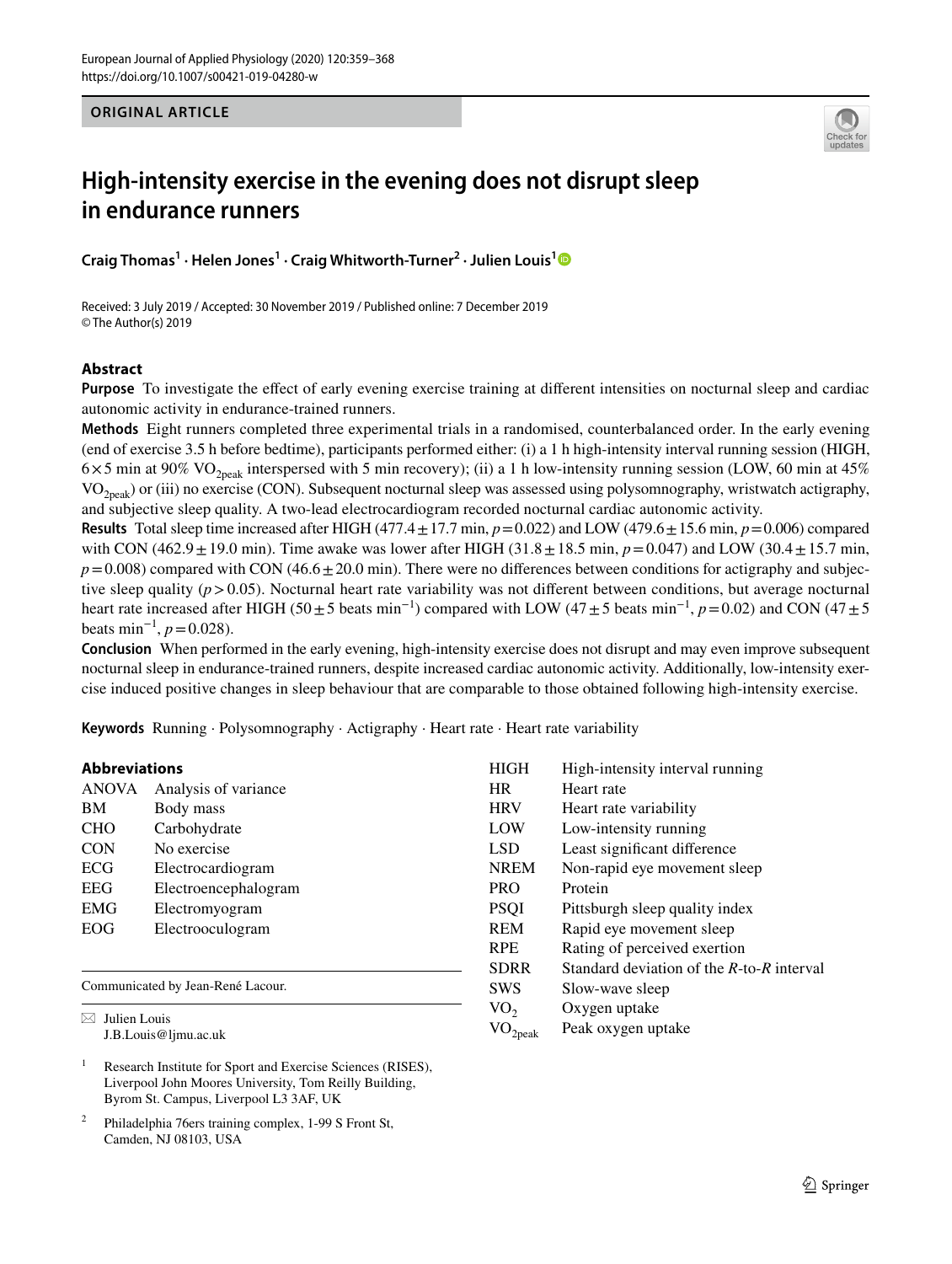## **Introduction**

Elite athletes identify sleep as essential for recovery (Fallon [2007](#page-9-0); Venter [2014](#page-10-0)). Indeed, during sleep many bodily processes occur, which are thought to be important for both physical and psychological restoration (Venter [2012](#page-10-1)). As such, elite athletes are encouraged to maintain good sleep hygiene especially during periods of high training load or competition (Davenne [2009](#page-9-1)). A minimum of 7 h of sleep per night with at least  $85\%$  of sleep efficiency (i.e., time asleep as a percentage of time in bed) is classically recommended (Ohayon et al. [2017](#page-9-2); Hirshkowitz et al. [2015\)](#page-9-3). However, many studies have reported an alteration of sleep duration and quality in athletes (e.g., Sargent et al. [2016;](#page-9-4) Shearer et al. [2015\)](#page-9-5). In a recent meta-analysis, Roberts et al. ([2019\)](#page-9-6) reported that elite athletes often did not achieve total sleep recommendations during both training (in 56% and 43% of studies for total sleep time and sleep efficiency, respectively) and competition (in  $78\%$  and  $62\%$ of studies for total sleep time and sleep efficiency, respectively). It was suggested that the main factors contributing to the worsening of sleep patterns in athletes, albeit evidence was mainly derived from team sports, are training and competition schedules (i.e., early and/or late exercise), travel departure times, jet lag, altitude, and training load. In endurance sports, similar sleep alterations were reported in response to increased training demands (Jurimae et al. [2004;](#page-9-7) Teng et al. [2011\)](#page-9-8). Teng et al. ([2011](#page-9-8)) measured sleep of elite road cyclists via wristwatch actigraphy during a "baseline phase", "high-intensity phase", and a "taper phase". They showed that sleep duration (7.0 vs. 7.3 h) and sleep efficiency  $(84.27 \text{ vs. } 86.25\%)$  were lower during the high-intensity phase compared to baseline. Furthermore, sleep may be impaired to a greater extent when endurance athletes do not adapt well to the training load (Hausswirth et al. [2014;](#page-9-9) Schaal et al. [2015\)](#page-9-10). In overreached triathletes, Hausswirth et al. [\(2014](#page-9-9)) reported a reduction in sleep duration  $(6:36 \text{ vs. } 7:09 \text{ h})$ , sleep efficiency  $(88.4 \text{ vs. } 7:09 \text{ h})$ 90.0%), and immobile time (387 vs. 417 min) compared to baseline, before returning to baseline during the taper phase. These fndings may suggest high-intensity training or a high volume of training leads to sub-optimal sleep and recovery in endurance athletes.

The time of day that exercise is performed may also infuence the sleep response to exercise training. Current sleep hygiene guidelines advise against high-intensity exercise in the evening as opposed to earlier in the day; for the reason, it may increase arousal upon bedtime and impair subsequent night's sleep (American Sleep Association [2019\)](#page-9-11). Although experimental evidence in nonathletic populations indicates this may be dependent upon the time elapsed between performing high-intensity

exercise and bedtime (Stutz et al. [2019\)](#page-9-12). Studies conducted within non-athletic individuals have shown that high-intensity exercise does not disrupt nocturnal sleep (Myllymaki et al. [2011](#page-9-13), [2012\)](#page-9-14) and may improve variables such as sleep efficiency, wake after sleep onset, slow-wave sleep (SWS), and non-rapid eye movement (NREM) sleep when performed 2–4 h before bedtime (Dworak et al. [2008;](#page-9-15) Flausino et al. [2012;](#page-9-16) Larsen et al. [2019\)](#page-9-17). Whereas disturbed nocturnal sleep (i.e., longer sleep onset latency) has only been observed after high-intensity exercise performed 1 h before bedtime (Oda and Shirakawa [2014\)](#page-9-18). In contrast to this norm, Ramos-Campo et al. ([2019\)](#page-9-19) recently compared sleep of amateur ultra-endurance runners using wristwatch actigraphy, after a 60 min run at  $60\%$  VO<sub>2max</sub> and after vigorous exercise consisting of  $7 \times 3$  min runs at  $100\%$  VO<sub>2max</sub>, in the early evening. Both sleep efficiency (88.2 vs. 84.3%) and the average time of awakening (2.3 vs. 3.0 min) were improved following the moderate-intensity run compared with the vigorous run, without a concomitant change in heart rate (HR) or heart rate variability (HRV). This study seemed to indicate that vigorous exercise performed in the early evening should be avoided to prevent affecting sleep in endurance athletes. Nonetheless, these researchers did not report bedtime or standardise time in bed, nor was there a control included or a measure of polysomnography, which is the gold standard measurement for sleep. Additionally, most of the studies investigating the efects of evening exercise in trained individuals have been conducted in team sports following an evening match. In these observational studies, bedtime and get-up time was also not standardised, thus very likely infuencing sleep variables. For example, in the study by Nédélec et al. [\(2019\)](#page-9-20), mean bedtime (02:19 am) was delayed by 107 min after evening matches compared to day training in professional soccer players. However, get-up time the next morning did not change due to travel constraints, which could largely explain the reduction in total sleep time  $(-92 \text{ min})$  and sleep efficiency  $(-4\%)$ , rather than exercise intensity alone. Hence, the infuence of exercise intensity when training is performed in the evening is still unclear. Besides, the paucity of data on sleep of endurance athletes warrants more research within this population.

Therefore, the aim of the current study was to investigate whether exercise of difering intensities in the early evening would elicit changes in subsequent nocturnal sleep and cardiac autonomic activity within a group of endurance-trained runners. Such information could assist with optimising training prescription to improve the recovery and exercise performance of endurance athletes. Based on previous fndings in endurance athletes, albeit limited, it was hypothesised that high-running, would disturb nocturnal sleep and cardiac autonomic activity in comparison to low-intensity running and a no-exercise control.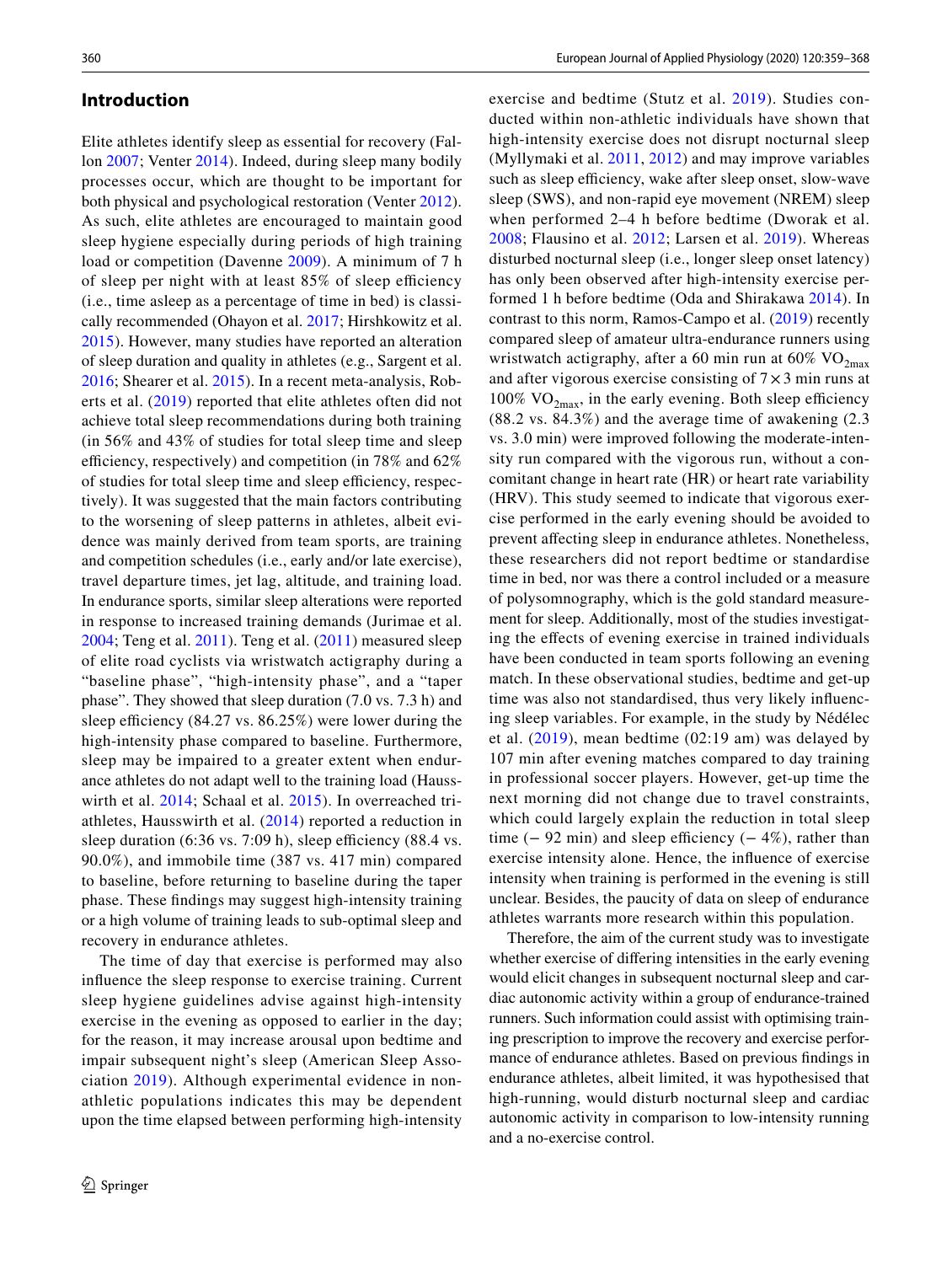### **Materials and methods**

#### **Participants**

Eight endurance-trained male runners (age =  $27.8 \pm 6.9$  years; height =  $1.8 \pm 0.1$  m; body weight =  $73.5 \pm 5.3$  kg; peak oxygen uptake= $57 \pm 4$  ml·kg<sup>-1</sup> min<sup>-1</sup> and 10 k personal  $best = 38:06 \pm 02:00$  mm:ss) were recruited from amateur running clubs. The inclusion criteria consisted of 18–40 years of age, a 10-km race time  $\leq$  41 min, running experience of at least 3 years, training frequency of  $\geq$  4 days, and a weekly-accumulated running distance  $\geq$  15 miles. Athletes were classed in performance level 3 according to guidelines for participant's classifcation in sports science research (De Pauw et al. [2013](#page-9-21)). None of the participants used sleep medication, were working night shifts, or had travelled across diferent time zones in the month prior to selection, but were familiar with training in the early evening. Before commencing the study, a full explanation of the protocol and associated risks was provided, and written informed consent was obtained. In addition, participants completed the Pittsburgh Sleep Quality Index (PSQI) (Buysse et al. [1989\)](#page-9-22) and the composite morningness, sleep fexibility/rigidity (*F*/*R*) and languid/vigour (*L*/*V*) (Smith et al. [1989](#page-9-23)) questionnaires for the assessment of sleep quality, chronotype, and other personal attributes. Mean PSQI score was  $3 \pm 1$  and mean chronotype score was  $37.3 \pm 4.1$ , all intermediate types; *F/R* score,  $49.8 \pm 0.5$ ; and *V/L* score,  $36.0 \pm 5.5$ . This study was ethically approved from the Local University research ethics committee.

#### **Experimental design**

Participants made two preliminary visits consisting of a cardio-respiratory ftness test, followed by a familiarisation night with polysomnography in the sleep laboratory, in an attempt to prevent any first night effects (Agnew et al. [1966](#page-9-24)). High-intensity interval running (HIGH,  $6 \times 5$  min at 90% VO<sub>2peak</sub> interspersed with  $6 \times 5$  min at  $60\%$  VO<sub>2peak</sub>), low-intensity running (LOW, 60 min at 45%  $VO<sub>2peak</sub>$ ), and no exercise (CON) were then performed in a randomised, counterbalanced order, separated by a minimum of 4 days. Subsequent overnight sleep was measured via polysomnography, wristwatch actigraphy, and subjective sleep quality scale. Nocturnal cardiac autonomic activity was recorded using a two-lead electrocardiogram as part of the polysomnography setup. In the 48 h prior to the experimental trials, participants abstained from strenuous exercise and maintained their normal sleeping patterns. In the 24 h before, participants self-recorded their habitual diet and repeated it prior to subsequent trials. On the day of each experimental trial, no cafeinated products were permitted 12 h before sleep and a standardised meal (2 g CHO kg−1 body mass (BM), 0.08 g FAT kg−1BM and 0.12 g PRO kg−1BM) was consumed at 4 pm.

#### **Assessment of cardio‑respiratory ftness**

For the assessment of peak oxygen uptake  $(VO_{2n\text{eak}})$ , an incremental exercise test was performed on a motorised treadmill (HP Cosmos, Germany). A gas analysis system (Oxycon Pro, Carefusion, Germany) was calibrated beforehand and used to continuously measure oxygen uptake  $(VO<sub>2</sub>)$  during the exercise protocol. The test was completed in 2 min stages, beginning at 8 km  $h^{-1}$ , which increased to 10 km h−1, 12 km h−1, 14 km h−1, and 16 km h−1. On completion of the 16 km  $h^{-1}$  stage, the treadmill gradient was increased by 1% every 2 min until volitional exhaustion.  $VO_{2peak}$  was considered to be achieved by the following endpoint criteria: (i) HR within 10 beats min<sup>-1</sup> of age predicted maximum (ii) a maximum rating of perceived exertion (RPE) (Borg [1970\)](#page-9-25), (iii) a respiratory exchange ratio > 1.1, and (iv) a plateau in  $VO<sub>2</sub>$  despite an increase in workload (American College of Sports Medicine [2014](#page-9-26)). To determine the peak  $VO<sub>2</sub>$  of each stage, a mean from the last 30 s of each 2 min was recorded. Using the regression of  $VO_2$  and velocity, running speeds corresponding to 45%, 60%, and 90% of  $VO_{2\text{peak}}$  were then calculated.

#### **Experimental protocol**

Exercise sessions commenced at 5:50 pm with a 10 min selfselected warm up followed by 1 h of running on a motorised treadmill in a temperature-controlled laboratory (20–22 °C). To monitor the physiological response to exercise, RPE was indicated on the Borg scale (6–20) every 15 min and HR was recorded via telemetry (FT1, Polar, Kempele, Finland) every 5 min. On the evening of the CON, participants completed no exercise and remained seated for 1 h in a rested state. After, participants were allowed to shower with a standardised duration  $(HIGH = 04:25 \pm 01:52 \text{ mm} \cdot \text{ss})$ ; LOW= $04:28 \pm 01:51$  mm:ss; CON= $04:23 \pm 01:52$  mm:ss) and water temperature  $(HIGH = 35.3 \pm 3.3 \degree C;$ LOW =  $35.4 \pm 3.4$  °C; CON =  $35.3 \pm 3.3$  °C) for each overnight stay. To retrieve this information, participants documented the duration from a stopwatch on their mobile phone and recorded the water temperature using a digital temperature probe (Electronic Temperature Instruments, Thermamite, UK) placed underneath the showerhead. Once showered, participants ate the same evening snack  $(2 \times p \text{ ieces of})$ toasted white bread with butter and strawberry jam) and were allowed to drink water ad libitum (HIGH =  $1368 \pm 325$  ml; LOW=994 $\pm$ 241 ml; CON=667 $\pm$ 366 ml).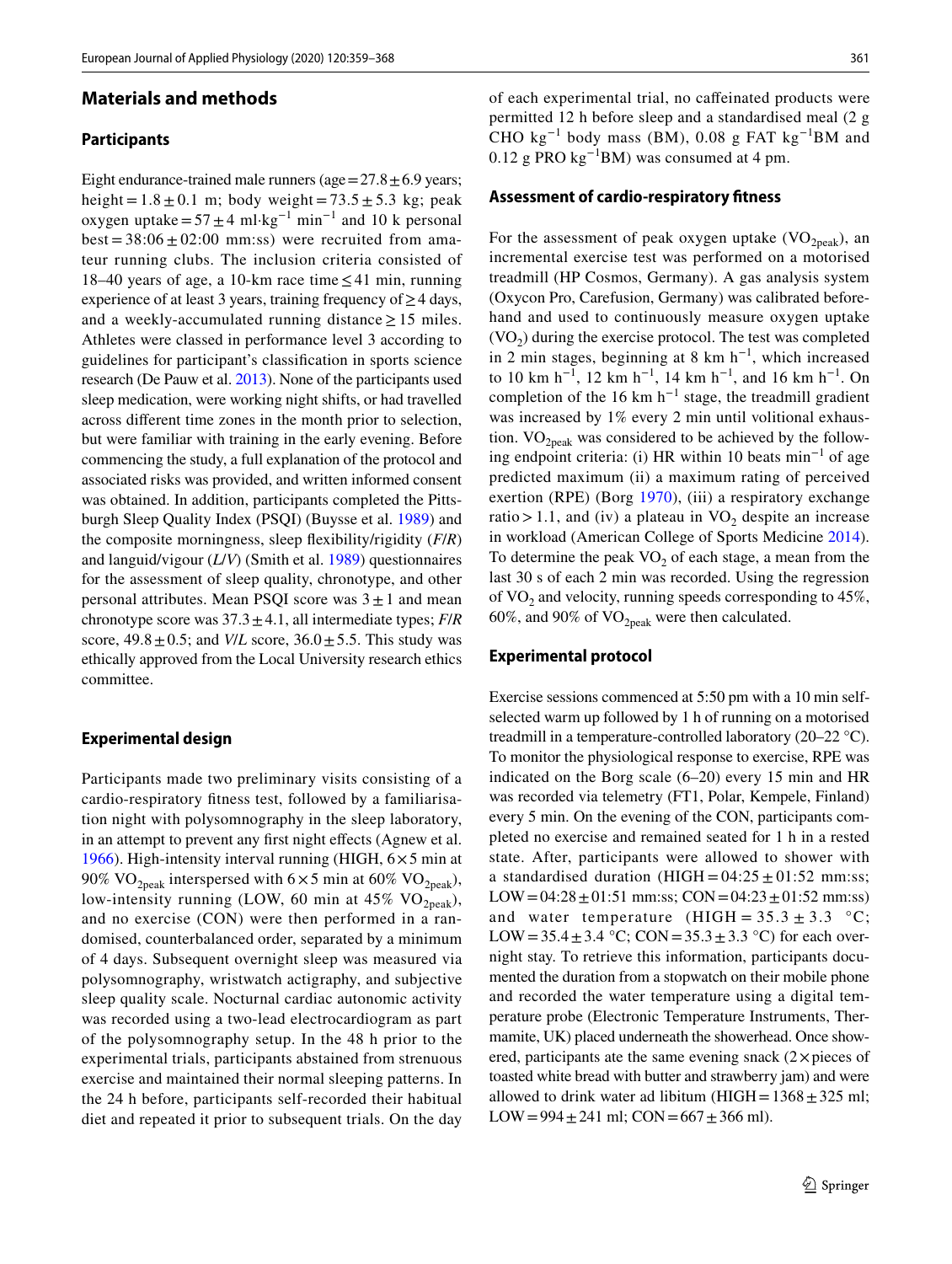At approximately 7.45 pm, participants were shown to the sleep laboratory where they were prepped for overnight polysomnography. The room used was dark, quiet and maintained between the ambient temperatures of 20.5 °C and 21.5 °C. During the preparation period, participants sat in a chair and only got up if they needed a toilet break. The use of electronic devices, i.e., mobiles and personal computers, were also not permitted to avoid blue light exposure. After polysomnography preparation was completed, participants were instructed to wear an actiwatch (Actiwatch 4, Cambridge Neurotechnology Ltd, UK) on their non-dominant wrist and check that their mobile phone was turned off. They then laid awake in a single bed (Contoura 480, Huntleigh Technology, Hong Kong) underneath a medium tog duvet, in which their nightwear and pillow setup was the same as they had used during the familiarisation night. An impedance check of the polysomnography channels was performed before lights out to ensure levels were between 0 and 4 kOhm, a range considered low by the manufacturing company. Bedtime for participants was imposed at 10:30 pm and get-up time was at 7 a.m. the next morning. Following the overnight sleep, the electrodes and actiwatch were removed, and participants were asked to provide their subjective sleep quality before they were free to start their day.

## **Measurements**

#### **Polysomnography**

A SOMNOscreen plus (SOMNOmedics, Germany) was used for overnight polysomnography. The set up included a threechannel electroencephalogram (EEG) (F3-M2, C3-M2 and O1-M2), two-channel electrooculogram (EOG) (E1-M2 and E2-M1), submental chin electromyogram (EMG)—for the assessment of sleep architecture; and a two-lead electrocardiogram (ECG)—for the assessment of cardiac autonomic activity. EEG, EOG and EMG electrodes were attached with electrode cream (Grass, EC2 cream) and electrode glue (Mavidon, Collodion glue). EEG sites were located using the international 10–20 system. The signals were recorded at a sampling rate of 256 fps within a frequency range of 0.2–128 Hz. To conduct the ECG two monitoring electrodes were attached to the torso in parallel to the right shoulder and left hip. All raw physiological data were transmitted from the polysomnography head box to a personal computer via a Bluetooth data receiver.

Scoring of sleep stages was automatically processed by a sleep software package (DOMINO version 2.8.0, SOM-NOmedics, Germany) and subsequently visually inspected in 30 s epochs using the standard criteria from the American Academy of Sleep Medicine (Iber et al. [2007\)](#page-9-27). Visual inspection was carried out by the lead experimenter who was trained in scoring sleep by a respiratory and sleep physiologist. The stages scored included wakefulness, NREM sleep stage 1, NREM sleep stage 2, SWS, and rapid eye movement (REM) sleep. From this analysis, the sleep variables used were: time in bed (min), total sleep time (min), sleep onset latency—stage 1 (min), sleep onset latency—stage 2 (min), deep sleep latency (min), REM latency (min), time awake (min), NREM stage 1 (min), NREM stage 2 (min), SWS (min), REM (min), NREM stage 1  $(\%)$ , NREM stage 2  $(\%)$ , SWS  $(\%)$ , and REM  $(\%)$ . The electrocardiogram provided two indices of cardiac autonomic activity: average nocturnal HR and average nocturnal standard deviation of the *R*-to-*R* interval (SDRR), which is a time-based measure of HRV (Shaffer and Ginsberg [2017](#page-9-28)).

## **Wristwatch actigraphy**

Actigraphy was used as it provides movement-related information of sleep behaviour (Ancoli-Israel et al. [2003](#page-9-29)). The actiwatch was set to an epoch length of 1 min and at a medium sensitivity. As bedtime was known, participants wore the actiwatch through the night and pressed the marker button for 2–3 s upon their fnal awakening the next morning. The Consensus Sleep Diary (Carney et al. [2012](#page-9-30)) was then flled in, which asks questions relating to sleep latency, wake-up time, and the number of awakenings. Both the actiwatch and the Consensus Sleep Diary were used to determine sleep onset and wake-up time, so that sleep behaviour could be automatically calculated using the appropriate actiwatch software (Actiwatch activity and sleep analysis version 5.24, Cambridge Neurotechnology Ltd, UK). From the actiwatch analysis, the following four sleep variables were used: total sleep time (min), sleep onset latency (min), fragmentation index (restlessness), and total activity score (number of activity counts).

#### **Subjective sleep quality**

The Likert scale from the Consensus sleep diary was used to obtain a rating of subjective sleep quality the morning after the overnight sleep. Within an hour of being awake, participants answered the question "How would you rate your overall sleep quality?" with a scale ranging from 1–5  $(1 = \text{very poor}; 2 = \text{poor}; 3 = \text{fair}; 4 = \text{good}; 5 = \text{very good}).$ No discussion was made with the participant and they were allowed as much time as they wanted to respond.

#### **Statistical analysis**

Statistical Package for the Social Sciences (SPSS v25) was used for data analysis. Data were checked for normality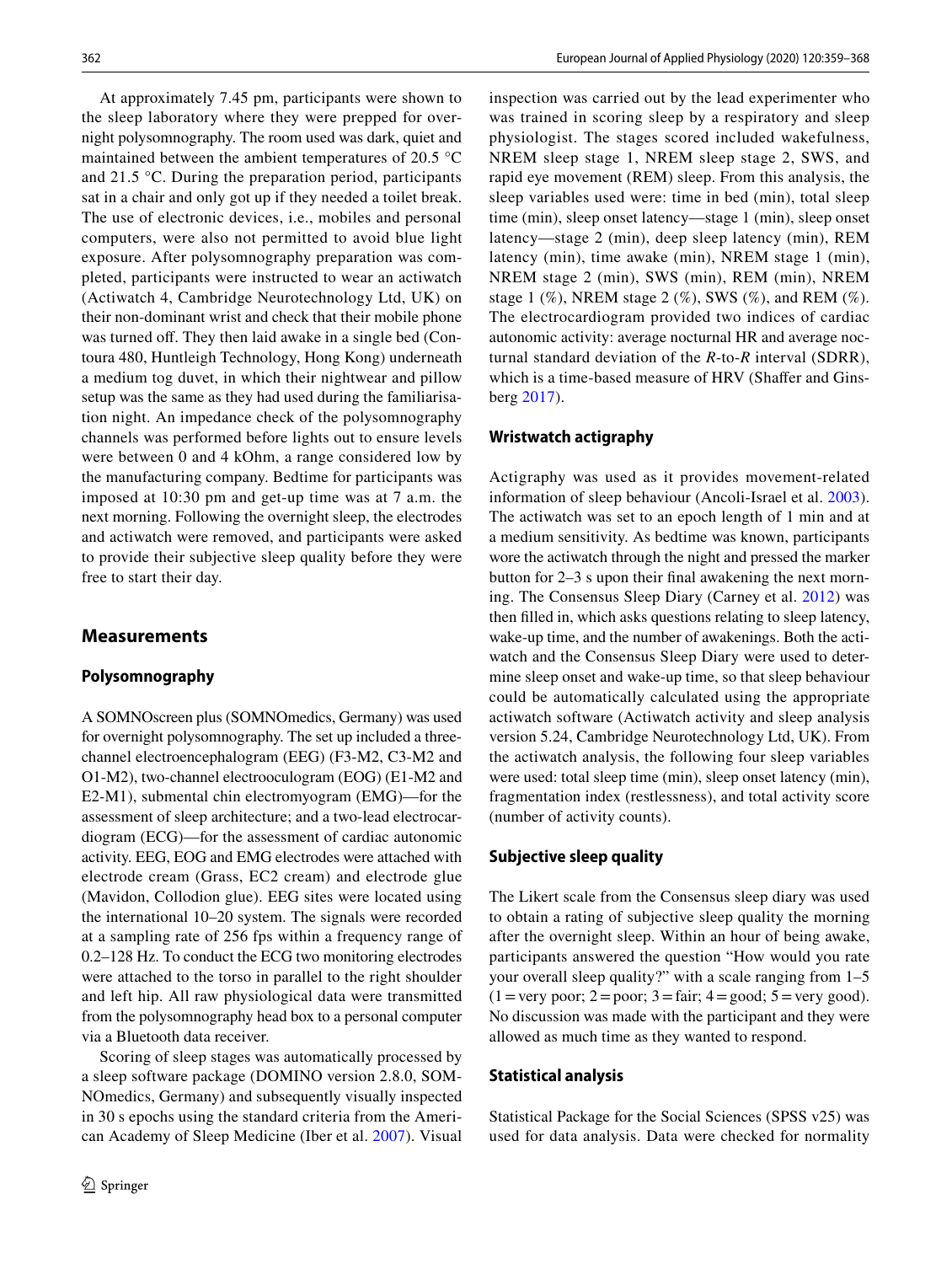and are presented as mean $\pm$ standard deviation. A one-way repeated-measures ANOVA was performed to compare parameters from polysomnography, actigraphy, and the electrocardiogram between conditions. The non-parametric Friedman test was used to assess subjective sleep quality from the Likert scale. Where a signifcant ANOVA main efect was identifed, post hoc analyses were conducted using the least signifcant diference (LSD) method. Greenhouse–Geisser values were used if the assumption of Sphericity was not met. Efect size (Cohen's *d*) of all signifcant diferences was calculated by dividing the diference in group means by the pooled standard deviation and was assessed using the following thresholds:  $< 0.20 =$  trivial effect;  $0.20-0.60 = \text{small effect}$ ;  $> 0.60-1.20 = \text{modern}$ ate effect;  $> 1.20 - 2.00 = \text{large effect}$ ;  $> 2.00 - 4.00 = \text{very}$ large;  $>4.00$  = extremely large (Hopkins et al. [2009\)](#page-9-31). Statistical significance was set at level  $P < 0.05$ .

## **Results**

#### **Physiological and perceptual responses to exercise**

In the HIGH condition, running speed was  $15.6 \pm 0.3$  km h<sup>-1</sup> at 90% VO<sub>2peak</sub> and 10.4 ± 0.7 km h<sup>-1</sup> at 60% VO<sub>2peak</sub>. HR incrementally increased with moderate- and high-intensity running. Maximum HR was  $149 \pm 14$  beats min<sup>-1</sup> during moderate-intensity stages and  $176 \pm 12$  beats min<sup>-1</sup> during high-intensity stages. RPE at the end of the run was  $18 \pm 1$  AU (very hard). In the LOW condition, running speed was  $7.9 \pm 0.9$  km h<sup>-1</sup> at 45% VO<sub>2peak</sub>. HR reached a maximum value of  $114 \pm 6$  beats min<sup>-1</sup> and RPE at the end of the run was  $11 \pm 1$  AU (fairly light).

## **Polysomnography, actigraphy and subjective sleep quality**

Sleep variables from overnight polysomnography are shown in Table [1](#page-5-0). Time in bed was not diferent between conditions. Exercise had a signifcant main efect on total sleep time ( $p = 0.005$ ) and time awake ( $p = 0.016$ ). Total sleep time was longer after HIGH  $[477.4 \pm 17.7 \text{ min}, p = 0.022,$ ES 0.79 (moderate effect)] and LOW  $[479.6 \pm 15.6 \text{ min}]$ ,  $p=0.006$ , ES 0.96 (moderate effect)] compared with CON  $(462.9 \pm 19.0 \text{ min})$ . Time awake was lower after HIGH  $[31.8 \pm 18.5 \text{ min}, p = 0.047, \text{ ES } 0.77 \text{ (moderate effect)}]$ and LOW  $[30.4 \pm 15.7 \text{ min}, p = 0.008, ES\ 0.90 \text{ (modern-}$ ate effect)] compared with CON  $(46.6 \pm 20.0 \text{ min})$ . There was no diference between HIGH and LOW for total sleep time (477.4  $\pm$  17.7 vs. 479.6  $\pm$  15.6 min,  $p = 0.641$ ) and time awake (31.8±18.5 vs. 30.4±15.7 min, *p*=0.801). No exercise efect was found for sleep onset latency stage 1, sleep onset latency stage 2, deep sleep latency, REM latency,

<span id="page-5-0"></span>**Table 1** Sleep variables from polysomnography after diferent running intensities and CON

|                                 | HIGH              | LOW                | CON              |
|---------------------------------|-------------------|--------------------|------------------|
| Time in bed (min)               | $510 \pm 0$       | $510 \pm 0$        | $510 \pm 0$      |
| Total sleep time (min)          | $477.4 \pm 17.7*$ | $479.6 \pm 15.6^*$ | $462.9 \pm 19.0$ |
| Sleep onset latency S1<br>(min) | $11.8 \pm 8.8$    | $7.8 \pm 4.4$      | $12.1 \pm 7.7$   |
| Sleep onset latency S2<br>(min) | $14.4 \pm 10.4$   | $9.5 \pm 4.5$      | $14.9 \pm 7.0$   |
| Deep sleep latency<br>(min)     | $33.7 \pm 12.9$   | $24.3 \pm 9.2$     | $28.2 \pm 6.4$   |
| REM latency (min)               | $101.6 \pm 43.5$  | $99.8 \pm 40.5$    | $102.0 \pm 33.0$ |
| Time awake (min)                | $31.8 \pm 18.5^*$ | $30.4 \pm 15.7*$   | $46.6 \pm 20.0$  |
| NREM stage 1 (min)              | $28.0 \pm 12.5$   | $30.0 \pm 15.1$    | $33.3 \pm 19.2$  |
| NREM stage 2 (min)              | $295.8 \pm 31.4$  | $293.2 \pm 42.1$   | $276.7 \pm 24.8$ |
| SWS (min)                       | $81.0 \pm 22.2$   | $84.0 \pm 27.9$    | $80.3 \pm 27.9$  |
| REM (min)                       | $72.7 \pm 17.3$   | $72.5 \pm 19.7$    | $72.7 \pm 18.7$  |
| NREM stage $1 \, (\%)$          | $5.9 \pm 2.8$     | $6.3 \pm 3.3$      | $7.3 \pm 4.3$    |
| NREM stage $2 \ (\%)$           | $61.8 \pm 4.9$    | $61.0 \pm 7.5$     | $59.8 \pm 4.7$   |
| SWS $(\%)$                      | $16.9 \pm 4.5$    | $17.6 \pm 5.9$     | $17.4 \pm 6.0$   |
| $REM$ $(\%)$                    | $15.3 \pm 4.1$    | $15.1 \pm 4.2$     | $15.6 \pm 3.6$   |

<sup>\*</sup>Indicates  $p < 0.05$  compared to CON ( $n = 8$ )

NREM stage 1, NREM stage 2, SWS, and REM (*p*>0.05). Individual responses after exercise and no exercise for each sleep stage are shown in Fig. [1.](#page-6-0) There were also no diferences between conditions for actigraphy variables and subjective sleep quality  $(p > 0.05)$  (Table [2\)](#page-6-1).

#### **Electrocardiogram**

A graphical representation of average nocturnal HR and average nocturnal SDRR is presented in Fig. [2.](#page-6-2) There was a significant main effect of exercise on average nocturnal HR  $(p=0.004)$ . HIGH increased average nocturnal HR (50  $\pm$  5 beats min<sup>-1</sup>) compared to LOW [47 ± 5 beats min−1, *p* = 0.002, ES 1.73 (large effect)] and CON (47±5 beats min−1, *p*=0.028, ES 0.98 (moderate efect)]. No diference in average nocturnal HR was found between LOW and CON (47 $\pm$ 5 beats min<sup>-1</sup> vs.  $47 \pm 5$  beats min<sup>-1</sup>,  $p = 0.882$ ). There was no difference observed between conditions for average nocturnal SDRR  $(p=0.146)$ .

## **Discussion**

Using a randomised, counterbalanced design, the current study investigated whether exercise of difering intensities (HIGH vs. LOW vs. CON) in the early evening would elicit changes in nocturnal sleep and cardiac autonomic activity within a group of endurance-trained runners. Contrary to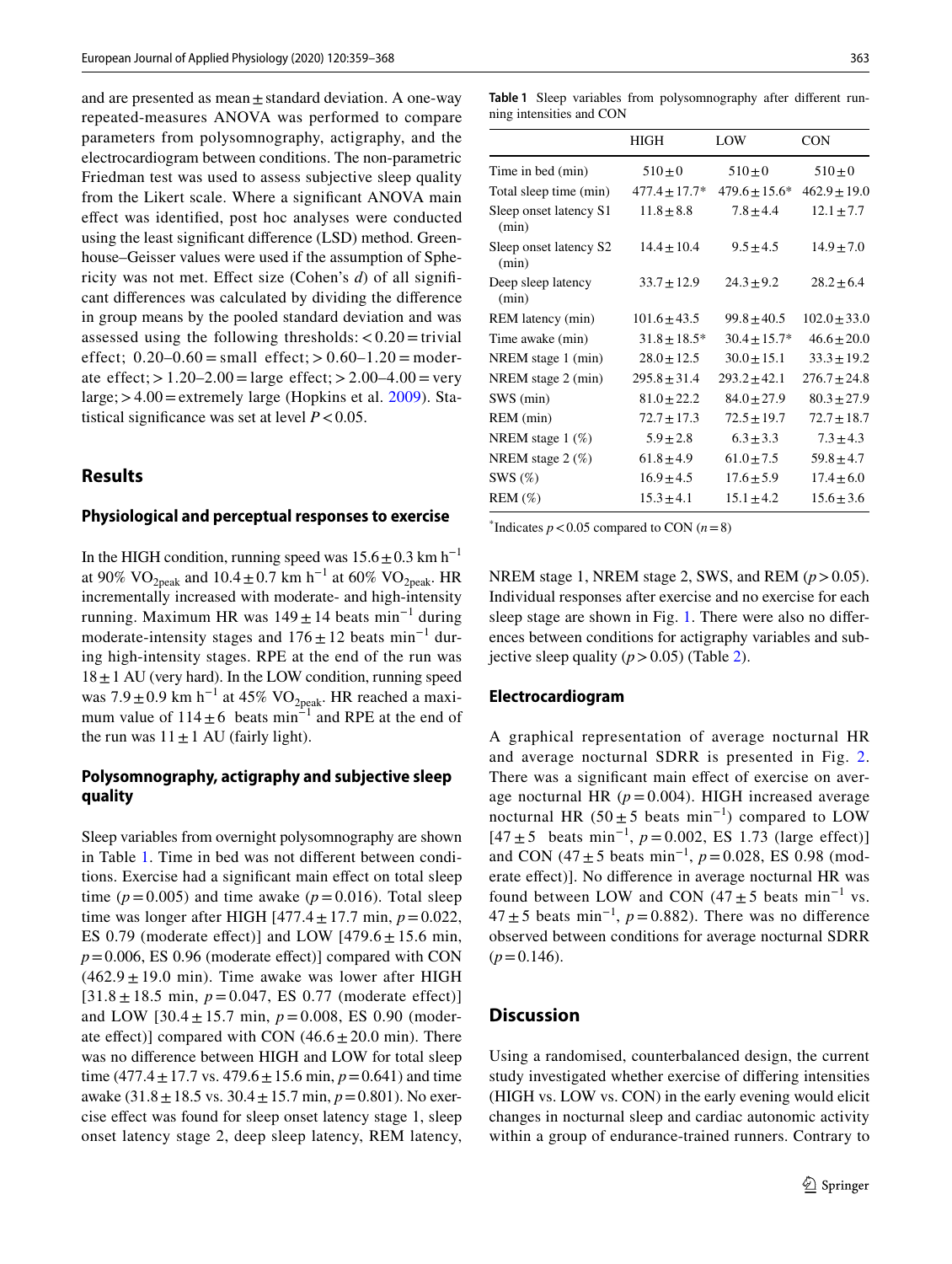<span id="page-6-0"></span>**Fig. 1** Individual responses for NREM stage 1 (**a**), NREM stage 2 (**b**) SWS (**c**), and REM (**d**) after diferent running intensities and CON. White bars are the mean values of each sleep parameter and the black markers and dashed lines represent the individual values



<span id="page-6-1"></span>**Table 2** Sleep variables from wristwatch actigraphy and subjective sleep quality after diferent running intensities and CON (*n*=8)

|                                     | HIGH          | LOW            | CON             |
|-------------------------------------|---------------|----------------|-----------------|
| Total sleep time (min)              | $457 \pm 18$  | $453 \pm 17$   | $442 + 17$      |
| Sleep onset latency (min)           | $9 + 3$       | $7 + 4$        | $8 + 3$         |
| Fragmentation index $(\%)$          | $26.8 + 9.2$  | $24.4 \pm 9.2$ | $30.7 + 13.7$   |
| Total activity score<br>(count)     | $4734 + 2531$ | $4653 + 2220$  | $5950 + 2872$   |
| Subjective sleep quality<br>$(1-5)$ | $2.88 + 1.13$ | $3.25 + 0.89$  | $3.38 \pm 1.06$ |

our initial hypothesis, total sleep time increased, whilst time awake decreased in a similar proportion after both HIGH and LOW compared to CON. HIGH also increased average nocturnal HR, but did not alter nocturnal HRV compared to LOW and CON. These results contrast current sleep hygiene guidelines and suggest that endurance athletes may perform high-intensity training in the early evening with no disruption to nocturnal sleep.

B

260

240

220

200

180 160

140 120

100

80

**HIGH** 

LOW

CON

<span id="page-6-2"></span>**Fig. 2** Average nocturnal HR (**a**) and average nocturnal SDRR (**b**) after diferent running intensities and CON. \*Indicates  $p < 0.05$ . White bars are the mean values and the black markers and dashed lines represent the individual values

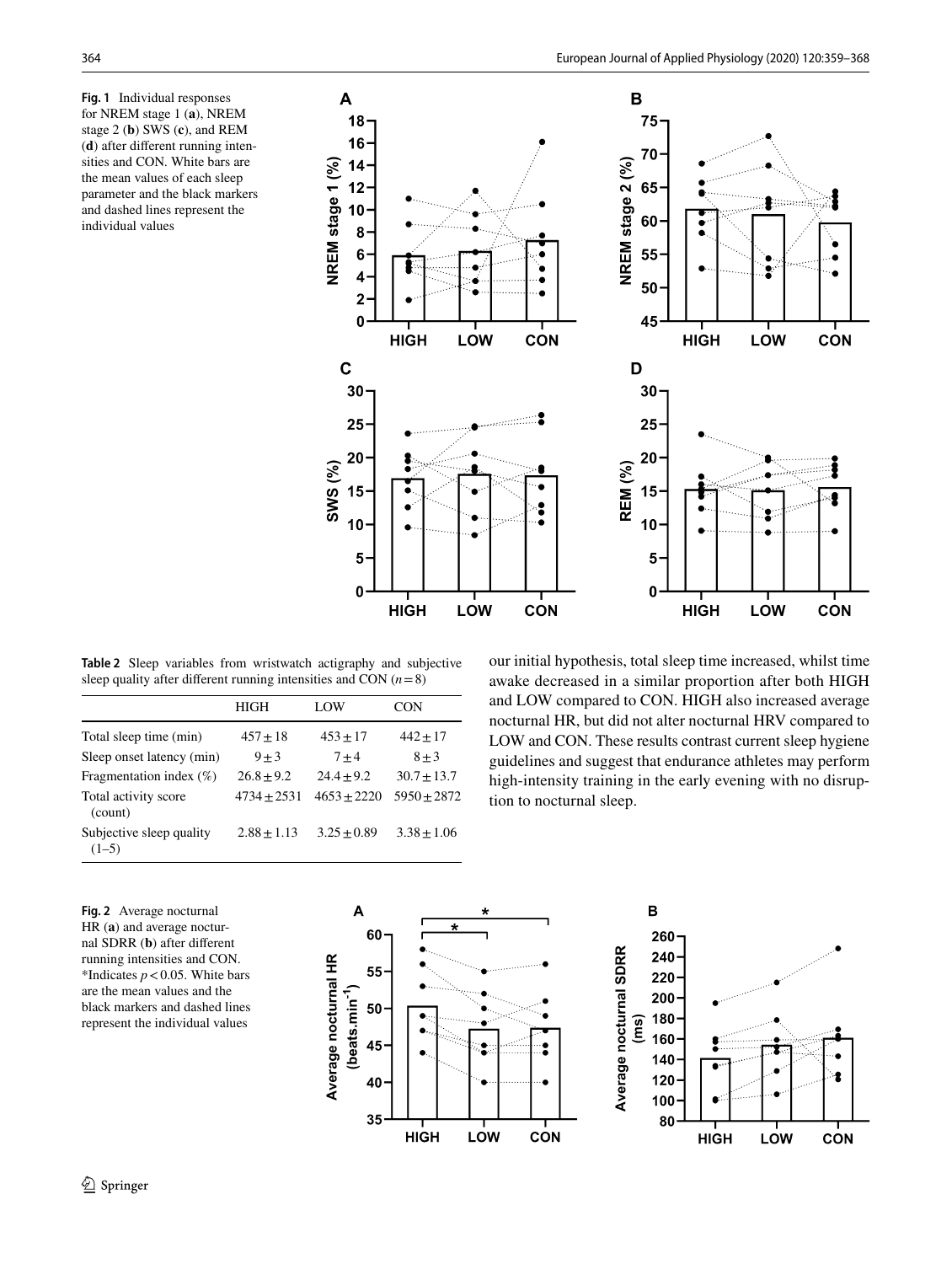## **Efect of exercise intensity on subsequent night's sleep**

One novel aspect of the current study is the measurement of sleep in endurance-trained individuals using polysomnography, following diferent exercise intensity protocols. Our data suggest that total sleep time increased after HIGH compared to CON, indicating high-intensity exercise may acutely increase sleep duration in endurance athletes. Current sleep hygiene guidelines advise against high-intensity exercise in the evening due to concerns it may impair sleep (American Sleep Association [2019\)](#page-9-11), our data do not support these guidelines. Since time in bed was standardised in all experimental and control conditions, we are confdent that the increased time asleep was due to the reduction in time awake and not factors surrounding sleep scheduling. Using wristwatch actigraphy, Ramos-Campo et al. ([2019\)](#page-9-19) reported that moderate-intensity exercise improved sleep efficiency and average time of awakening compared to vigorous intensity exercise in amateur ultra-endurance runners. However, these researchers did not report bedtime or standardise time in bed and they did not include a control condition or use polysomnography. In this study, the sleep changes observed after high-intensity exercise are comparable to other studies using polysomnography in non-athletic populations. For example, both sleep efficiency and wake after sleep onset were improved after moderate- and high-intensity running, 2 h before bedtime, in healthy men (Flausino et al. [2012](#page-9-16)). Another study in children demonstrated sleep efficiency and SWS percentage were increased after high but not moderate-intensity cycling, 3–4 h before bedtime (Dworak et al. [2008\)](#page-9-15). In contrast, Oda and Shirakawa ([2014](#page-9-18)) found a reduction in total sleep time and sleep efficiency in physically active men, after high-intensity running, although exercise was performed 1 h before bedtime in this study rather than in the early evening in the current and aforementioned studies. Previously, observational studies have indicated that either the volume or intensity of training may lead to sub-optimal sleeping patterns and recovery in endurance athletes, though these studies did not control training session times nor bedtime (Hausswirth et al. [2014](#page-9-9); Jurimae et al. [2004](#page-9-7); Schaal et al. [2015](#page-9-10); Teng et al. [2011](#page-9-8)). This was recently confrmed by Roberts et al. ([2019](#page-9-6)), reporting that large increases in training load  $(>25%)$  impaired sleep in rugby players, synchronised swimmers, and cyclists. Lastella et al. ([2018\)](#page-9-32) even suggested that disturbances in sleep might represent an indicator of overreaching/overtraining in athletes. Conversely, our fndings suggest that highintensity exercise performed acutely in the early evening (ending 3.5 h before bedtime) does not impair and may even improve sleep in endurance athletes. However, the efects of chronic endurance training in the early evening on sleep remain to be investigated.

Another interesting finding was that total sleep time increased, whilst time awake decreased in a similar proportion after performing both HIGH and LOW compared with CON. This suggests endurance athletes could complete either a high-intensity session or a low-intensity session interchangeably without risking disturbance to nocturnal sleep. Such data are similar to that of Horne and Staff [\(1983](#page-9-33)) who, in physically trained runners, found low- and highintensity exercise in the afternoon increased total sleep time and SWS percentage, respectively. More recently, studies in sedentary individuals observed that high-intensity exercise in the evening had a beneficial effect on nocturnal sleep compared with low-intensity exercise (Hayashi et al. [2014](#page-9-34); Wong et al. [2013](#page-10-2)). The exact mechanism by which exercise training improves sleep is unclear (Driver and Taylor [2000](#page-9-35)), though increased energy expenditure or the decline in body temperature from increased peripheral skin blood fow are suggested to be involved (Driver and Taylor [2000](#page-9-35)). Even though it was not directly measured in our protocol, energy expenditure in HIGH was likely higher than LOW and did not have an additional beneft on total sleep time in the subsequent night. It is also unlikely that body temperature fuctuations following exercise would have infuenced the change in nocturnal sleep. The increase in body temperature with exercise has been shown to return to baseline levels within 45–90 min after exercise is terminated, depending on the intensity that is performed (Horne and Staff [1983](#page-9-33); Miller et al. [2019\)](#page-9-36). In the current study, it is assumed that body temperature would have been similar upon bedtime after both exercise sessions and the control condition due to the 3.5 h recovery period that followed. One possible explanation for our results might be that exercise caused a phase advance of the human circadian pacemaker, independent of intensity. Both the onset and peak phase of plasma melatonin have been shown to occur earlier after a single bout of exercise, whereas this did not change with no exercise (Buxton et al. [2003;](#page-9-37) Miyazaki et al. [2001\)](#page-9-38). Future investigations should extend the analysis to more variables (i.e., energy expenditure, body temperature, melatonin, and adenosine) that could help to understand the underlying mechanism(s) of increased sleep duration after early evening exercise.

## **Efect of exercise intensity on nocturnal cardiac autonomic activity**

The measurement of cardiac autonomic activity during the night was another novel aspect. Usually, in the transition from wake to sleep, parasympathetic activity is high, as shown by a reduction in HR and an increase in HRV (Trinder et al. [2001](#page-9-39)). Nevertheless, in the current study, following HIGH, though there was no alteration in HRV, nocturnal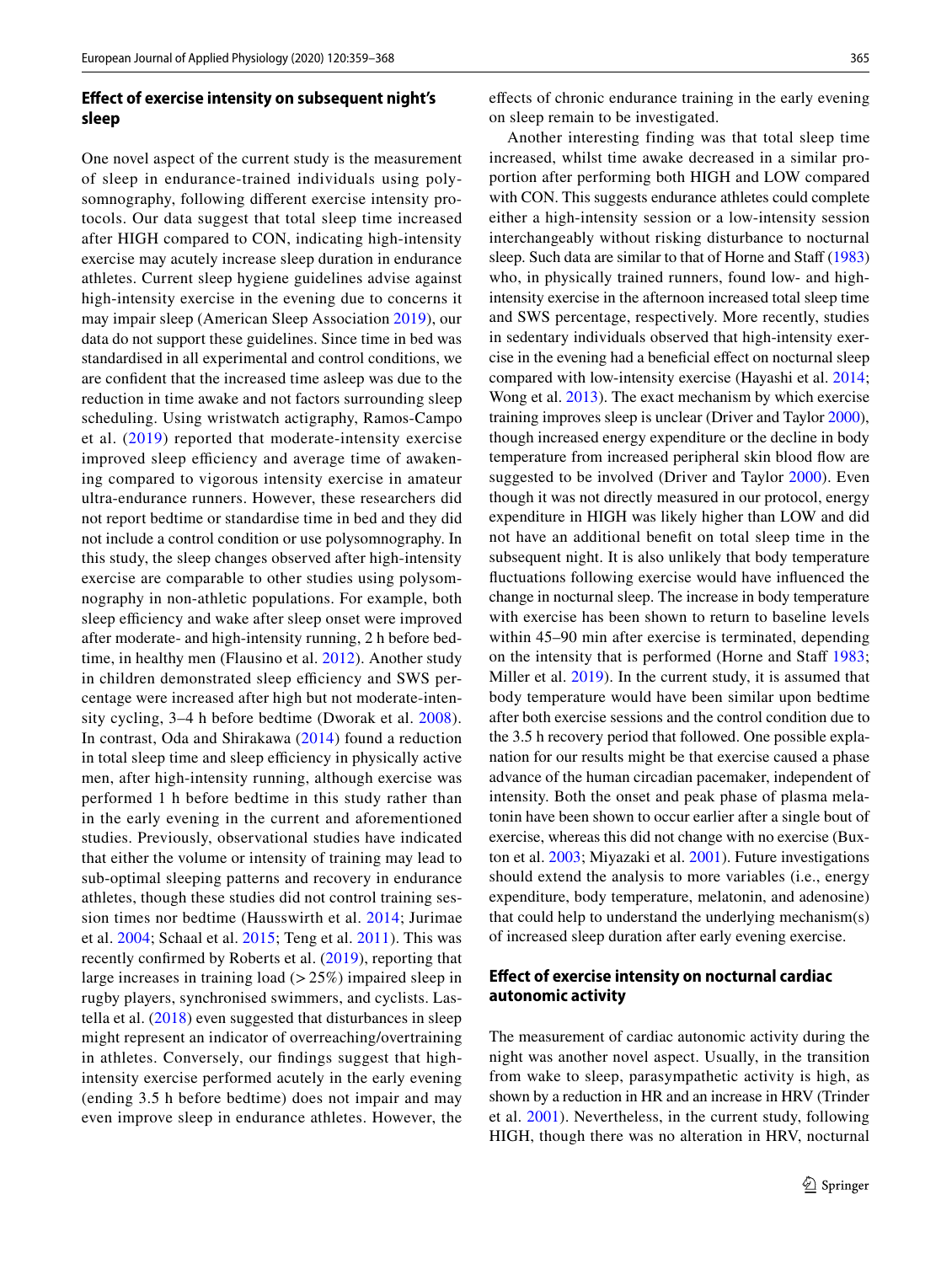HR was increased compared to LOW and CON, suggesting there was a greater contribution from the sympathetic nervous system. This is in contrast to Ramos-Campo et al. [\(2019](#page-9-19)) who concluded that there was no change in nocturnal HR or HRV in amateur ultra-endurance runners after moderate and vigorous intensity exercise. Despite the increase in nocturnal HR, there was no disruption to sleep behaviour in the current study. This opposes the idea that increased arousal upon bedtime disturbs nocturnal sleep (American Sleep Association [2019](#page-9-11)). Various physiological changes depend upon exercise intensity may explain the delayed recovery of sympathetic activity, including the restoration of energy reserves, increased catecholamine release, and the clearance of lactate, as they all increase post-exercise oxygen consumption (Frey et al. [1993](#page-9-40); Gaesser and Brooks [1984](#page-9-41)). The changes in cardiac autonomic activity recorded after HIGH are in agreement with the previous studies in physically active individuals showing an increase in nocturnal HR but not HRV after moderate- and high-intensity exercise in the evening (Myllymaki et al. [2011](#page-9-13), [2012\)](#page-9-14). There was also no corresponding change in sleep patterns measured via actigraphy in these studies (Myllymaki et al. [2011,](#page-9-13) [2012](#page-9-14)). Thus, an increase in nocturnal HR following evening exercise would not necessarily disrupt sleep duration and quality. Moreover, the monitoring of nocturnal HRV may not be sensitive to detecting changes in cardiac autonomic homeostasis after exercise training.

#### **Practical implications and limitations**

The current study observed that total sleep time within endurance-trained runners was increased after an acute bout of high- and low-intensity exercise in the early evening compared with no exercise. In contrast with current sleep hygiene guidelines (American Sleep Association [2019](#page-9-11)), our data suggest that endurance athletes may perform highintensity training in the early evening with no deleterious consequences on nocturnal sleep. Interestingly, this study also demonstrated that low-intensity training in the early evening had a similar effect on nocturnal sleep but without disturbing cardiac autonomic homeostasis. Scheduling low-intensity training in the early evening could be advantageous if there is another training session planned the next morning due to the increase in total sleep time. Coaches and athletes could use these fndings to help facilitate the balance between training stress and recovery to enhance the adaptation process. Although we used the gold standard polysomnography to measure nocturnal sleep, it is important to consider the limitations of the study. The participants were asked to sleep in an unfamiliar environment for several nights (including a familiarisation night) in the sleep laboratory, which could alter sleep patterns compared to sleeping at home. Body temperature, energy expenditure,

melatonin, and humoral substances (i.e., adenosine) related to sleep pressure were not measured, so the mechanism(s) explaining our results are unclear. It is also unknown from this study whether chronic exercise training in the evening may afect nocturnal sleep as well as the efects of training at other times of the day. Future research should examine if exercise training closer to bedtime may disrupt subsequent nocturnal sleep and the potential infuence of substrate availability and muscle damage.

## **Conclusions**

In conclusion, the current study demonstrates that highintensity exercise when performed in the early evening (ending 3.5 h before bedtime) does not disturb and may even improve subsequent night's sleep in endurance runners despite increased cardiac autonomic activity. These data contrast with current sleep hygiene guidelines for performing exercise in the evening. Furthermore, low-intensity exercise performed at the same time of day induces positive changes in sleep behaviour that are comparable to highintensity exercise.

**Acknowledgements** Results of this study are presented clearly, honestly, and without fabrication, falsifcation, or in appropriate data manipulation. The authors would like to express their gratitude to S-Med Ltd for providing the polysomnography unit.

**Author contribution** CT, HJ, CWT, and JL were involved in the conception and design of the experiment. CT completed data collection and data analysis. CT and JL interpreted the data and wrote the initial manuscript. All authors revised the manuscript and approved the fnal submission.

**Funding** None.

#### **Compliance with ethical standards**

**Conflicts of interest** The authors declare that they have no confict of interest.

**Open Access** This article is licensed under a Creative Commons Attribution 4.0 International License, which permits use, sharing, adaptation, distribution and reproduction in any medium or format, as long as you give appropriate credit to the original author(s) and the source, provide a link to the Creative Commons licence, and indicate if changes were made. The images or other third party material in this article are included in the article's Creative Commons licence, unless indicated otherwise in a credit line to the material. If material is not included in the article's Creative Commons licence and your intended use is not permitted by statutory regulation or exceeds the permitted use, you will need to obtain permission directly from the copyright holder. To view a copy of this licence, visit<http://creativecommons.org/licenses/by/4.0/>.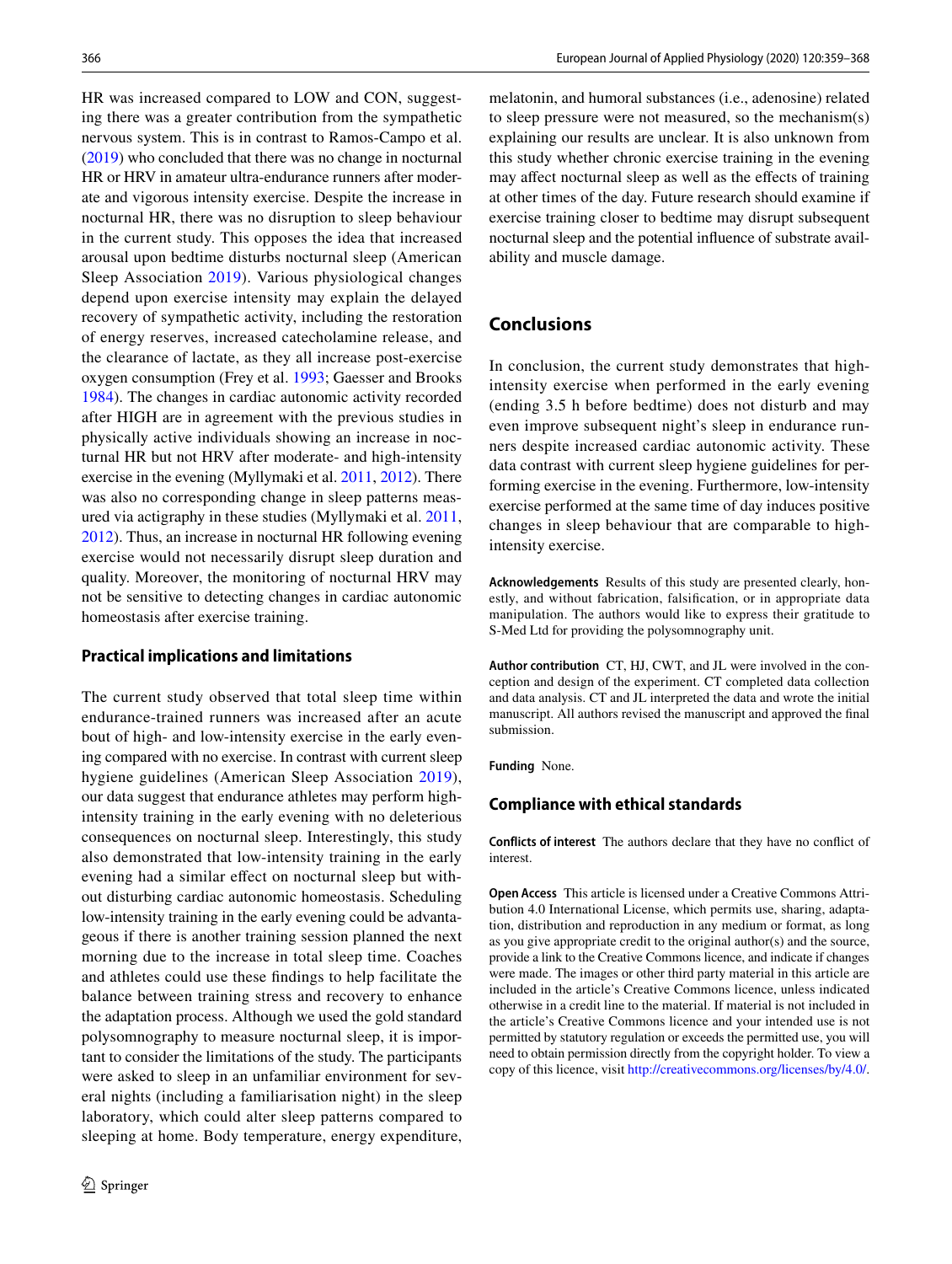#### **References**

- <span id="page-9-24"></span>Agnew HW Jr, Webb WB, Williams RL (1966) The frst night efect: an EEG study of sleep. Psychophysiology 2(3):263–266
- <span id="page-9-26"></span>American College of Sports Medicine (2014) Health related physical ftness testing and interpretation. In: ACSM's guidelines for exercise testing and prescription (9th ed). Lippincott, Williams and Wilkins, Baltimore (MD), pp 72-93
- <span id="page-9-11"></span>American Sleep Association (2019) Sleep hygiene tips. [https://www.](https://www.sleepassociation.org/about-sleep/sleep-hygiene-tips/) [sleepassociation.org/about-sleep/sleep-hygiene-tips/.](https://www.sleepassociation.org/about-sleep/sleep-hygiene-tips/) Accessed 2nd May 2019.
- <span id="page-9-29"></span>Ancoli-Israel S, Cole R, Alessi C, Chambers M, Moorcroft W, Pollak CP (2003) The role of actigraphy in the study of sleep and circadian rhythms. Sleep 26(3):342–392
- <span id="page-9-25"></span>Borg G (1970) Perceived exertion as an indicator of somatic stress. Scand J Rehabil Med 2(2):92–98
- <span id="page-9-37"></span>Buxton OM, Lee CW, L'Hermite-Baleriaux M, Turek FW, Van Cauter E (2003) Exercise elicits phase shifts and acute alterations of melatonin that vary with circadian phase. Am J Physiol Regul Integr Comp Physiol 284(3):714–724
- <span id="page-9-22"></span>Buysse DJ, Reynolds CF 3rd, Monk TH, Berman SR, Kupfer DJ (1989) The Pittsburgh sleep quality index: a new instrument for psychiatric practice and research. Psychiatry Res 28(2):193–213
- <span id="page-9-30"></span>Carney CE, Buysse DJ, Ancoli-Israel S et al (2012) The consensus sleep diary: standardizing prospective sleep self-monitoring. Sleep 35(2):287–302
- <span id="page-9-1"></span>Davenne D (2009) Sleep of athletes: problems and possible solutions. Biol Rhythm Res 40(1):45–52
- <span id="page-9-21"></span>De Pauw K, Roelands B, Cheung SS, De Geus B, Rietjens G, Meeusen R (2013) Guidelines to classify subject groups in sport-science research. Int J Sports Physiol Perform 8(2):111–122
- <span id="page-9-35"></span>Driver HS, Taylor SR (2000) Exercise and sleep. Sleep Med Rev 4(4):387–402
- <span id="page-9-15"></span>Dworak M, Wiater A, Alfer D, Stephan E, Hollmann W, Struder HK (2008) Increased slow wave sleep and reduced stage 2 sleep in children depending on exercise intensity. Sleep Med 9(3):266–272
- <span id="page-9-0"></span>Fallon KE (2007) Blood tests in tired elite athletes: expectations of athletes, coaches and sports science/sports medicine staf. Br J Sports Med 41(1):41–44
- <span id="page-9-16"></span>Flausino NH, Da Silva Prado JM, De Queiroz SS, Tufk S, De Mello MT (2012) Physical exercise performed before bedtime improves the sleep pattern of healthy young good sleepers. Psychophysiology 49(2):186–192
- <span id="page-9-40"></span>Frey GC, Byrnes WC, Mazzeo RS (1993) Factors infuencing excess post-exercise oxygen consumption in trained and untrained women. Metabolism 42(7):822–828
- <span id="page-9-41"></span>Gaesser GA, Brooks GA (1984) Metabolic bases of excess post-exercise oxygen consumption: a review. Med Sci Sports Exerc 16(1):29–43
- <span id="page-9-9"></span>Hausswirth C, Louis J, Aubry A, Bonnet G, Duffield R, Le Meur Y (2014) Evidence of disturbed sleep and increased illness in overreached endurance athletes. Med Sci Sports Exerc 46(5):1036–1045
- <span id="page-9-34"></span>Hayashi Y, Nishihira Y, Higashiura T, Usui S (2014) The effects of different intensities of exercise on night sleep. Adv Exerc Sports Physiol 20(1):19–28
- <span id="page-9-3"></span>Hirshkowitz M, Whiton K, Albert SM et al (2015) National sleep foundation's sleep time duration recommendations: methodology and results summary. Sleep Health 1(1):40–43
- <span id="page-9-31"></span>Hopkins W, Marshall SW, Batterham AM, Hanin J (2009) Progressive statistics for studies in sports medicine and exercise science. Med Sci Sports Exerc 41(1):3–13
- <span id="page-9-33"></span>Horne JA, Staff LHE (1983) Exercise and sleep: body-heating effects. Sleep 6(1):36–46
- <span id="page-9-27"></span>Iber C, Ancoli-Israel S, Chesson A, Quan S (2007) The AASM manual for the scoring of sleep and associated events: rules, terminology

and technical specifcations. American Academy of Sleep Medicine, **Westchester** 

- <span id="page-9-7"></span>Jurimae J, Maestu J, Purge P, Jurimae T (2004) Changes in stress and recovery after heavy training in rowers. J Sci Med Sport 7(3):335–339
- <span id="page-9-17"></span>Larsen P, Marino F, Melehan K, Guelfi KJ, Duffield R, Skein M (2019) Evening high intensity interval exercise does not disrupt sleep or alter energy intake despite changes in acylated ghrelin in middleaged men. Exp Physiol 104(6):826–836
- <span id="page-9-32"></span>Lastella M, Vincent GE, Duffield R, Roach GD, Halson SL, Heales LJ, Sargent C (2018) Can sleep be used as an indicator of overreaching and overtraining in athletes? Front Physiol 9:436
- <span id="page-9-36"></span>Miller DJ, Sargent C, Roach GD, Scanlan AT, Vincent GE, Lastella M (2019) Moderate-intensity exercise performed in the evening does not impair sleep in healthy males. Eur J Sport Sci 9:1–10
- <span id="page-9-38"></span>Miyazaki T, Hashimoto S, Masubuchi S, Honma S, Honma KI (2001) Phase-advance shifts of human circadian pacemaker are accelerated by daytime physical exercise. Am J Physiol Regul Integr Comp Physiol 284(3):714–724
- <span id="page-9-13"></span>Myllymaki T, Kyrolainen H, Savolainen K et al (2011) Efects of vigorous late-night exercise on sleep quality and cardiac autonomic activity. J Sleep Res 20(1 Pt 2):146–153
- <span id="page-9-14"></span>Myllymaki T, Rusko H, Syvaoja H, Juuti T, Kinnunen ML, Kyrolainen H (2012) Efects of exercise intensity and duration on nocturnal heart rate variability and sleep quality. Eur J Appl Physiol 112(3):801–809
- <span id="page-9-20"></span>Nédélec M, Dawson B, Dupont G (2019) Influence of night soccer matches on sleep in elite players. J Strength Condit Res 33(1):174–179
- <span id="page-9-18"></span>Oda S, Shirakawa K (2014) Sleep onset is disrupted following pre sleep exercise that causes large physiological excitement at bedtime. Eur J Appl Physiol 114(9):1789–1799
- <span id="page-9-2"></span>Ohayon M, Wickwire EM, Hirshkowitz M et al (2017) National sleep foundation's sleep quality recommendations: frst report. Sleep Health 3(1):6-19
- <span id="page-9-19"></span>Ramos-Campo DJ, Avila-Gandia V, Luque AJ, Rubio-Arias JA (2019) Efects of hour training and exercise intensity on nocturnal autonomic modulation and sleep quality of amateur ultra-endurance runners. Physiol Behav 1(198):134–139
- <span id="page-9-6"></span>Roberts S, Teo W-P, Warmington SA (2019) Efects of training and competition on the sleep of elite athletes: a systematic review and metaanalysis. Br J Sports Med 53:513–522
- <span id="page-9-4"></span>Sargent C, Roach GD (2016) Sleep duration is reduced in elite athletes following night-time competition. Chronobiol Int 33(6):667–670
- <span id="page-9-10"></span>Schaal K, Le Meur Y, Louis J et al (2015) Whole-body cryostimulation limits overreaching in elite synchronized swimmers. Med Sci Sports Exerc 47(7):1416–1425
- <span id="page-9-28"></span>Shafer F, Ginsberg JP (2017) An overview of heart rate variability metrics and norms. Front Public Health 5(258):1–17
- <span id="page-9-5"></span>Shearer DA, Jones RM, Kilduff LP, Cook CJ (2015) Effects of competition on the sleep patterns of elite rugby union players. Eur J Sport Sci 15(8):681–686
- <span id="page-9-23"></span>Smith CS, Reilly C, Midkif K (1989) Evaluation of three circadian rhythm questionnaires with suggestions for an improved measure of morningness. J Appl Psychol 74(5):728–738
- <span id="page-9-12"></span>Stutz J, Eiholzer R, Spengler CM (2019) Efects of evening exercise on sleep in healthy participants: a systematic review and meta-analysis. Sports Med 49(2):269–287
- <span id="page-9-8"></span>Teng E, Lastella M, Roach GD, Sargent C (2011) The efect of training load on sleep quality and sleep perception in elite male cyclists. Kennedy GA, Sargent C Little clock, big clock: molecular to physiological clocks. Australasian Chronobiology Society, Melbourne, pp 5–10
- <span id="page-9-39"></span>Trinder J, Kleiman J, Carrington M et al (2001) Autonomic activity during human sleep as a function of time and sleep stage. J Sleep Res 10(4):253–264